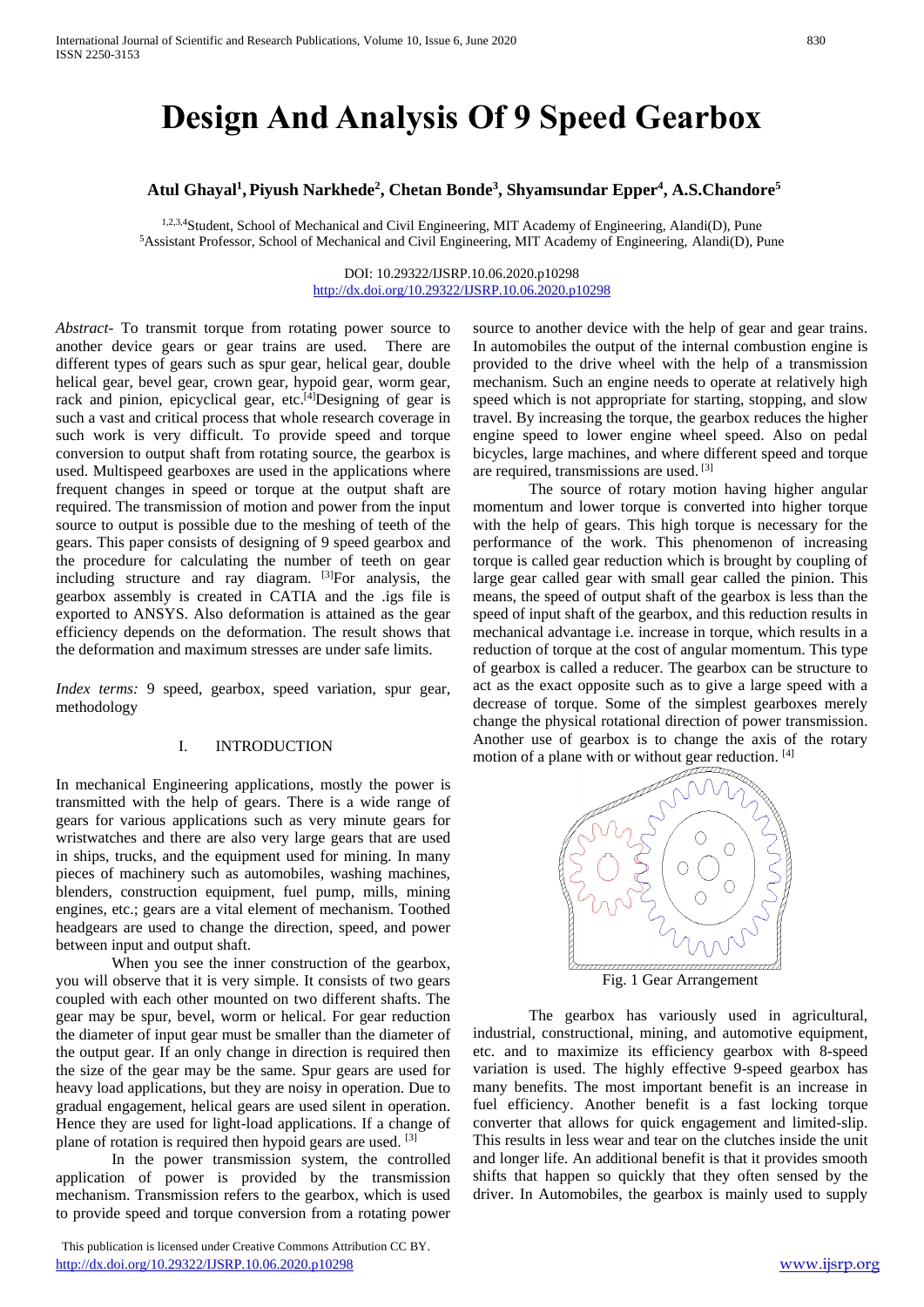the power to wheels from the engine through the differential. The differential is also a combination of gears. [3]

## II. PROBLEM DEFINITION

It is being observed that all the hype in the automobile industry is about the huge improvement in the efficiency of the vehicles being produced. You can see that the companies have been spending so much time and money on developing the transmission that maximizes efficiency because customers have fuel economy at the top in their checklist.

The 9-speed transmission system helps to improve the efficiency of the transmission as compared to the 5-speed transmission system and 6-speed transmission systems. It also gives 9 different speed variations. The advancement in the transmission system of modern-day cars being produced is a major benefit to car enthusiasts of all types. This can handle a significant amount of torque and power and offer an unparalleled fuel economy. These are certainly a small step in the direction for increasing the efficiency of the transmission.

### III. CALCULATIONS

For Design of gearbox between the speeds range 110 RPM to 1120 RPM with 9 numbers of steps for 15 KW power, the methodology  $[5]$  is,

#### STEP – 1: Material Selection:

Some factors are to be considered while choosing the gear material. The main three factors are strength, durability, and cost. The cost includes the cost of the material and the cost of manufacturing. The importance of these factors is different for different projects. The main factor of material selection for gear is getting the correct combination of physical properties that fulfill the requirements of the gearbox at a low cost.  $[1]$ 

Gears can be manufactured of various materials used for gear making, some of them are steel, brass, bronze, cast iron, ductile iron, aluminum, powdered metals, and plastics. But the Steel is the most commonly used material for gearbox manufacturing. [2] Mostly steel is used for making gear because of advantages such as high resistance to wear and the ability to increase the physical properties by the use of various heat treatment.

Material for pinion:

'15 Ni 2 Cr 1 Mo 15' Bending stress =  $3200 \text{ kgf/cm}^2$ Crushing stress =  $9500 \text{ kgf/cm}^2$ 

Material for gear:

| '15 Ni 2 Cr 1 Mo 15'                      |
|-------------------------------------------|
| Bending stress = $1400 \text{ kgf/cm}^2$  |
| Crushing stress = $5000 \text{ kgf/cm}^2$ |

STEP – 2: Calculation of Step ratio or speed progression ratio:

$$
(N_{max}\ /\ N_{min})=\varphi^{n-1}\\ \Phi=1.34
$$

Since it is not standard value, we have to find out the multiple standard values which come close to the calculated step ratio.

1.6 – cannot be used

1.25 – cannot be used

 This publication is licensed under Creative Commons Attribution CC BY. <http://dx.doi.org/10.29322/IJSRP.10.06.2020.p10298> [www.ijsrp.org](http://ijsrp.org/)

 $1.12 - 1.12 * 1.12 = 1.254$  $1.06 - 1.06 * 1.06 * 1.06 * 1.06 * 1.06 = 1.338$ 

Multiple of 1.06 gives nearest value of 1.34. As 1.06 is multiplied 4 times we skip 4 speeds. Hence standard  $\phi$  value is 1.06 and R40 series is selected.

STEP – 3: Selection of speeds in RPM:

| $N_1$          | 110  |
|----------------|------|
| $\mathbf{N}_2$ | 200  |
| $N_3$          | 355  |
| $N_4$          | 630  |
| N <sub>5</sub> | 150  |
| $N_6$          | 265  |
| N <sub>7</sub> | 475  |
| $N_{8}$        | 850  |
| N <sub>9</sub> | 1120 |

Table No. 1 Selection of speeds

STEP – 4: Structural formula and Ray Diagram:

Structural Formula: The structural formula for the 9-speed gearbox is,

3 (1) 3 (3)

Stage 1: Single input speed is divided into three different speeds according to user requirements.

Stage 2- 3 input is split into 9 speeds i.e. each input is split into 3 speeds.

Ray Diagram: This diagram is used to represent the structural formula. It gives information like the speed of gear in each stage, transmission ratio for each stage, and the total number of speeds.

The ray diagram is drawn as,

Stage 1





Selected speeds are 110, 150, 200, 265, 355, 475, 630, 850, and 1120. Let us group the output speeds into 3 since the structural formula is,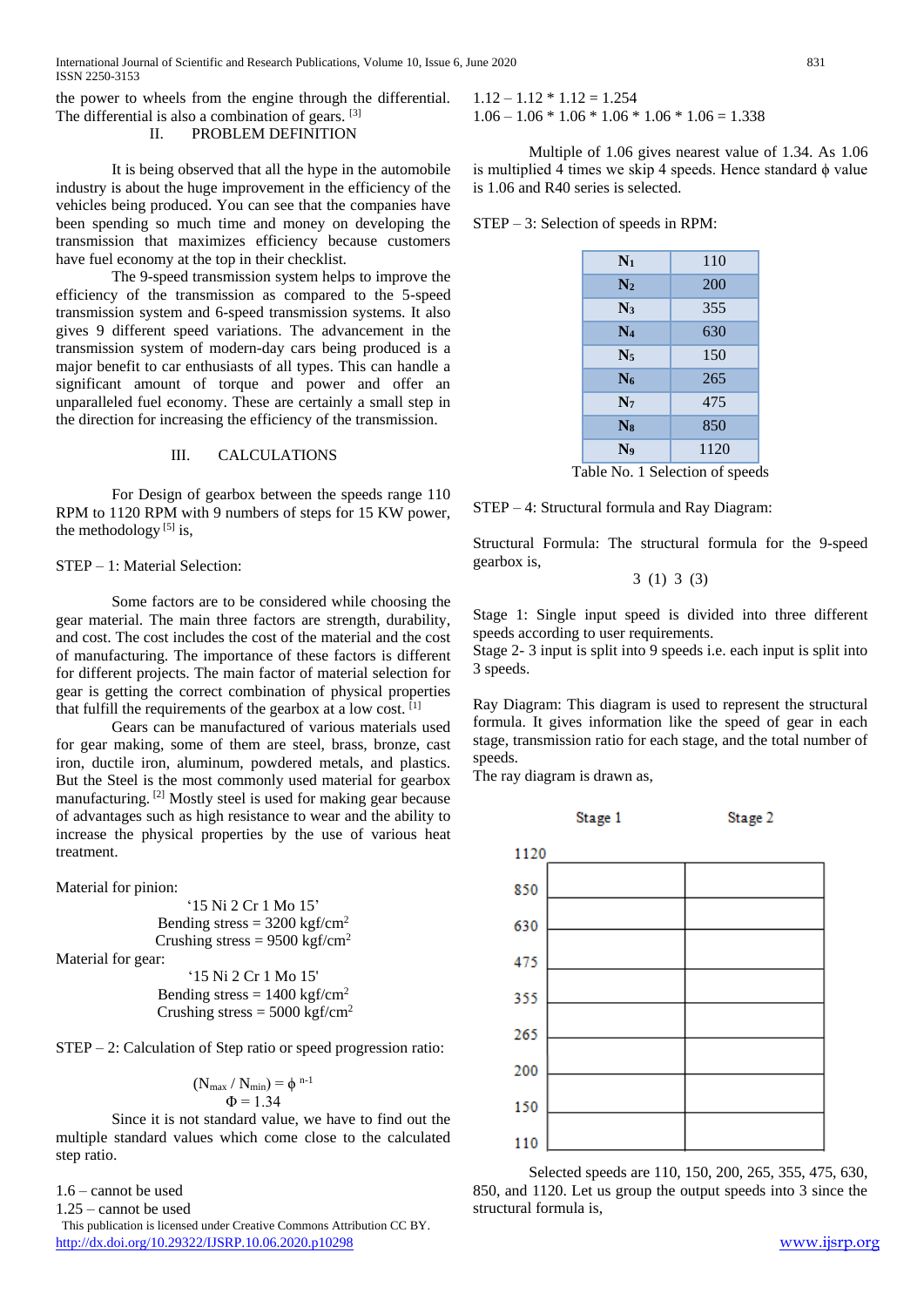[3 (1) 3 (3)]

Now let's select the input speed of stage 2. Two following condition should be satisfied for that input speed.  $(N_{min} / N_{input}) > 0.25$ 

$$
(N_{max} \ / \ N_{input}) \ < 2
$$





 $(N_{max} / N_{input}) = 630 / 355 = 1.77 < 2$ 

The Conditions are satisfied.





 $(N_{max} / N_{input}) = 630 / 1000 = 0.63 < 2$ 





Fig. 2 kinematic arrangement

Step – 6: Calculation of the number of teeth:

For calculating the number of teeth on gear pair we assume that the number of teeth on driver gear is 22. We used formulas as follows,

- 1.  $(N_{pinion} / N_{gear}) = ( Z_{gear} / Z_{pinion} )$
- 2.  $Z_{5+}Z_6 = Z_3 + Z_4 = Z_3 + Z_4$
- 3.  $Z_7 + Z_8 = Z_9 + Z_{10} = Z_{11} + Z_{12}$

| <b>Gears</b>                          | Teeth's |  |
|---------------------------------------|---------|--|
| 1                                     | 28      |  |
| $\overline{2}$                        | 56      |  |
| 3                                     | 40      |  |
| $\overline{4}$                        | 44      |  |
| 5                                     | 22      |  |
| 6                                     | 62      |  |
| $\overline{7}$                        | 42      |  |
| 8                                     | 52      |  |
| 9                                     | 62      |  |
| 10                                    | 32      |  |
| 11                                    | 22      |  |
| 12                                    | 72      |  |
| $\Gamma_0$ blo No. 2 Number of teeth' |         |  |

Table No. 2 Number of teeth's

Step 7: Calculation of Diameter:

The diameters of gears are found out by using the relation,

 $d = m * Z$ 

Where,

 $d =$ diameter of gear  $m =$  module (4 mm)......from calculation  $Z =$  number of teeth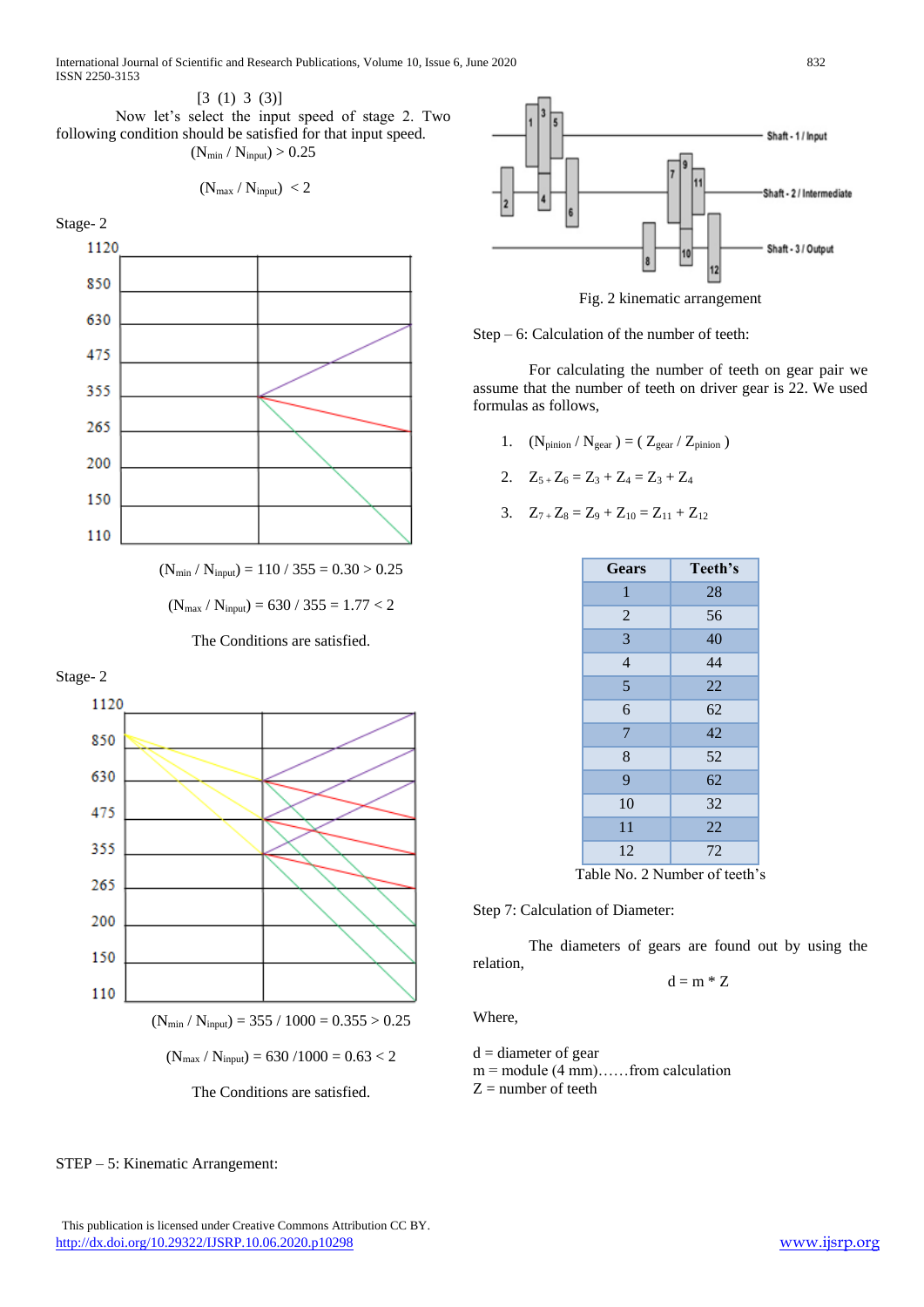| <b>Gears</b>                  | Diameter in mm |  |
|-------------------------------|----------------|--|
| 1                             | 112            |  |
| 2                             | 224            |  |
| 3                             | 160            |  |
| $\overline{4}$                | 176            |  |
| 5                             | 220            |  |
| 6                             | 248            |  |
| $\overline{7}$                | 168            |  |
| 8                             | 208            |  |
| 9                             | 248            |  |
| 10                            | 128            |  |
| 11                            | 88             |  |
| 12                            | 288            |  |
| Table No. 3 Diameter of gears |                |  |

Step 7: Diameter of shaft:

From the calculation, we have found diameters of shafts are,

| <b>Shaft</b> | Diameter in mm |  |
|--------------|----------------|--|
|              | 30             |  |
|              | 40             |  |
|              | 60             |  |

Table No. 4 Diameter of Shaft's

# IV. IMPLEMENTATION

Certain parameters must be considered for selecting the gearbox for different applications in the industry. Some of them are [1],

- **Gear ratio**
- Output torque
- **Maximum input power**
- **Maximum input speed**
- Gearing arrangement
- Reducer output
- **Shaft Alignment**

Standard Spur Gear: The Fig. 3 shows the meshing of standard spur gears. The meshing of standard spur gears means the reference circles of each gear come in contact and roll with each other. Below formula for the calculation is shown in table no.5



Fig. 3 Meshing of spur gears

|                         |                        |               | Formula           | <b>Example</b>   |                  |
|-------------------------|------------------------|---------------|-------------------|------------------|------------------|
| No.                     | <b>Item</b>            | <b>Symbol</b> |                   | Pinion $(1)$     | Gear $(2)$       |
| $\mathbf{1}$            | Module                 | m             | Set Value         | $4 \text{ mm}$   |                  |
| $\overline{2}$          | Pressure Angle         | $\phi$        |                   | 20 <sup>0</sup>  |                  |
| 3                       | Number of Teeth        | Z             |                   | 28               | 56               |
| $\overline{\mathbf{4}}$ | <b>Center Distance</b> | CD            | $(z1 + z2)$ m / 2 | 168 mm           |                  |
| 5                       | Reference Diameter     | d             | $Z \times m$      | $112 \text{ mm}$ | $224$ mm         |
| 7                       | Addendum               | a             | 1.00 <sub>m</sub> | $4 \text{ mm}$   | $4 \text{ mm}$   |
| 8                       | <b>Tooth Depth</b>     | H             | 2.25m             | $9 \text{ mm}$   | $9 \text{ mm}$   |
| 9                       | <b>Tip Diameter</b>    | $d_{a}$       | $d + 2m$          | $120 \text{ mm}$ | $232 \text{ mm}$ |
| <b>10</b>               | <b>Root Diameter</b>   | $d_f$         | $d - 2.5m$        | $102 \text{ mm}$ | $214$ mm         |

Table No. 5 Calculation for standard spur gear

# V. METHODOLOGY

Step 1: Assembly Creation - First of all we created our gearbox assembly in CATIA and saved the file in .igs format, to export it into ANSYS workbench environment.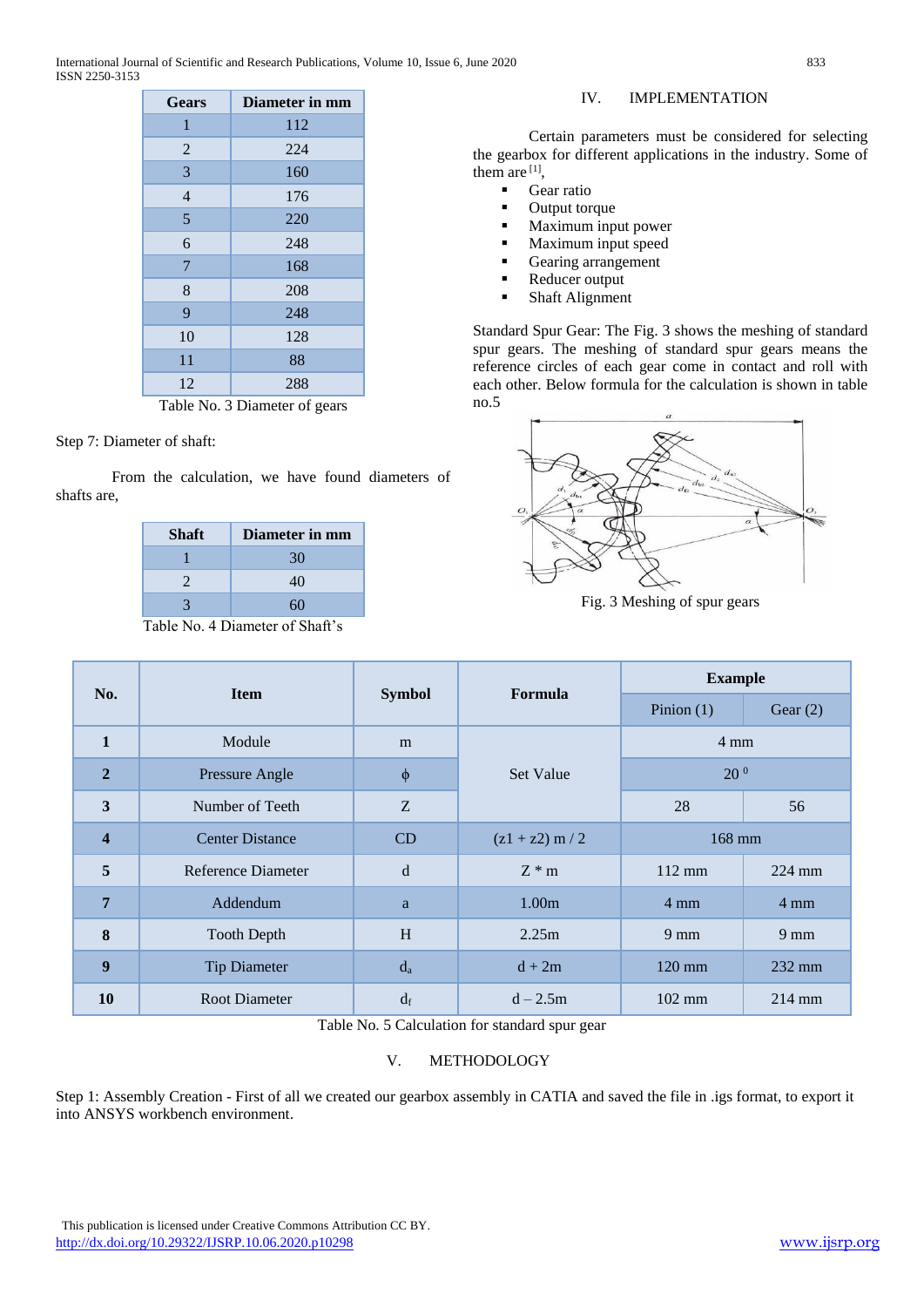

Fig. 4 Design of Gearbox

Step 2: Meshing - Meshing is applied to the assembly to get accurate results.



Step 3: Boundary Conditions - Boundary conditions are a necessary part of finite element analysis. So here the moment of 206.65 Nm is applied as driving torque.



Fig. 6 Total Deformation

 This publication is licensed under Creative Commons Attribution CC BY. <http://dx.doi.org/10.29322/IJSRP.10.06.2020.p10298> [www.ijsrp.org](http://ijsrp.org/)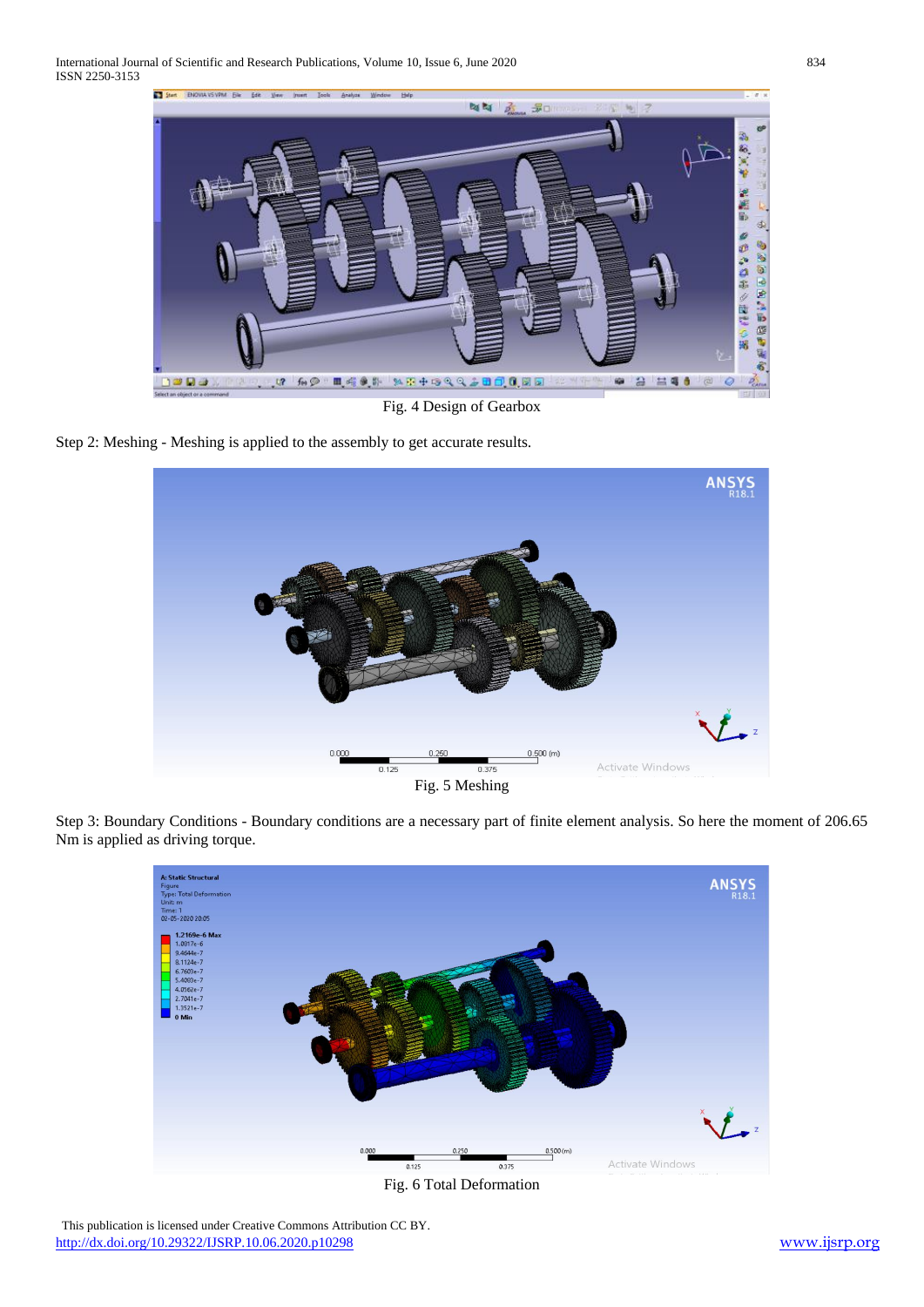

Fig. 8 Maximum principle stress

 $0.500(m)$ 

VI. RESULTS

| Results          | Total<br>Deformation | Directional<br>Deformation | Max<br>Principle<br><b>Stress</b> |
|------------------|----------------------|----------------------------|-----------------------------------|
| Maximum<br>value | 1.2169e-6 m          | $4.623e-7$ m               | 9.0847e5 Pa                       |
| Minimum<br>value |                      | $-4.6357e-7$ m             | $-39857$                          |

Table No. 6 Results

#### VII. CONCLUSION

Lastly, we concluded that as per the design criteria, we have designed the gearbox and the design made by us is safe and satisfactory and can be proceeded with the production process. Also the stepwise solution of the present work would be beneficial as per an aspect of time and reducing complexity for designing the gearbox. The ray diagrams are used to make the design more feasible concerning the number of teeth used in gearbox and transmission ratio.

 This publication is licensed under Creative Commons Attribution CC BY. <http://dx.doi.org/10.29322/IJSRP.10.06.2020.p10298> [www.ijsrp.org](http://ijsrp.org/)

The analysis shows that the gearbox can carry maximum stresses and deformation under the safety zone. Based on the results, spur gear with a higher module is preferred if a large amount of power is required to transmit.

**Activate Windows** 

#### ACKNOWLEDGMENT

During the entire duration of this project work, we received endless help from a number of people and we feel that this report would be incomplete if we don't convey grateful thanks to them. This acknowledgement is a humble attempt to thank all those who were involved in the project work and were of immense help to us.

We want to express our gratitude towards our respected project advisor/guide Prof. A.S. Chandore for his constant encouragement and valuable guidance during the completion of this project work. We also want to express our gratitude towards respected School Dean Dr. Prafulla Hatte for his continuous encouragement.

We would be failing in our duty if we do not thank all the other staff and faculty members for their experienced advice and evergreen co-operation.